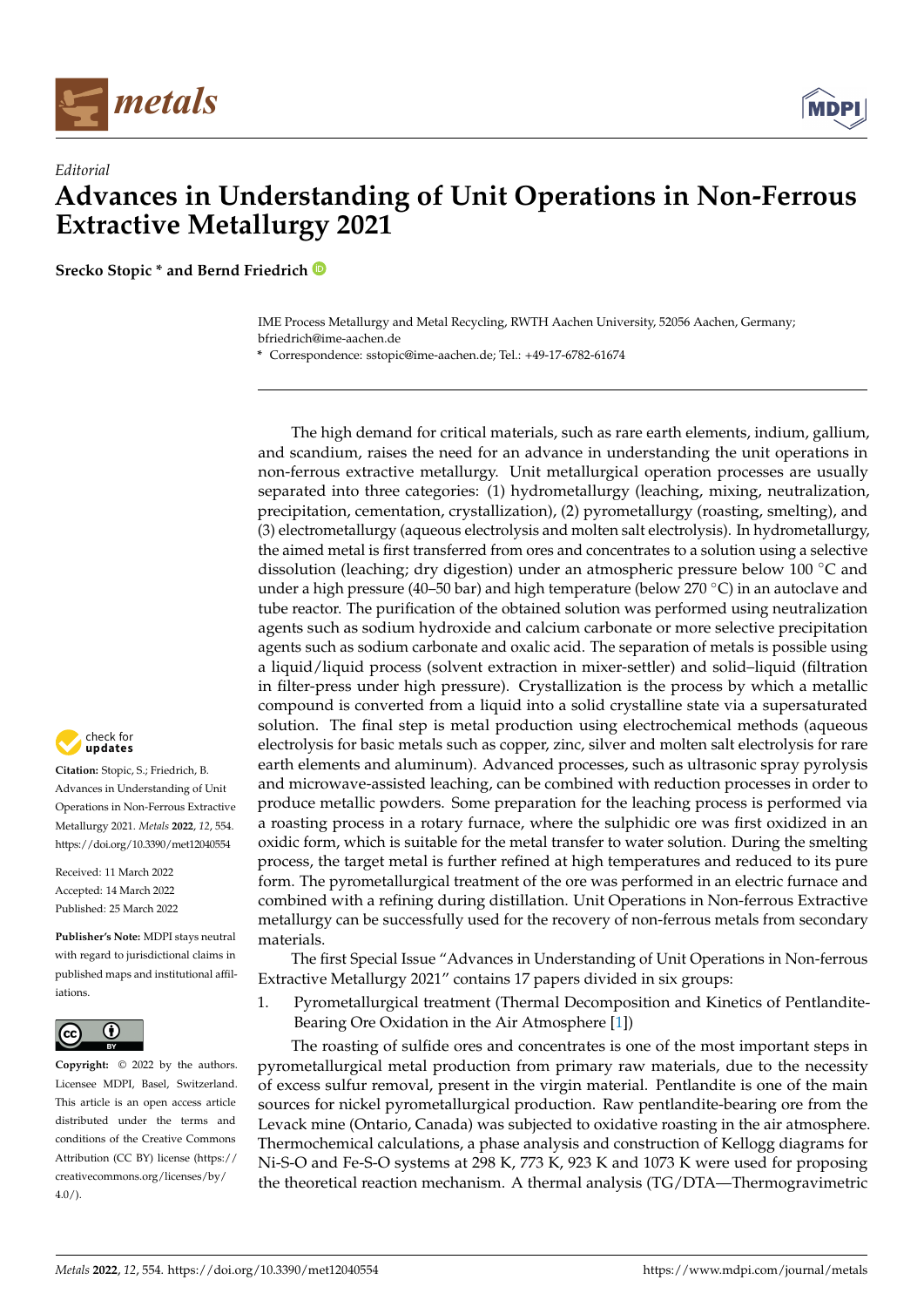and Differential Thermal Analyses) was conducted in temperature range 298–1273 K, under a heating rate of 15 °C min<sup>-1</sup>. A kinetic analysis was conducted according to the non-isothermal method of Daniels and Borchardt. Calculated activation energies of 113 kJ mol<sup>-1</sup>, 146 kJ mol<sup>-1</sup> and 356 kJ mol<sup>-1</sup> for three oxidation stages imply that in every examined stage of the oxidation process, temperature is a dominant factor determining the reaction rate.

2 Dissolution of primary and secondary materials (1) Leaching, Processing Tests, Adjusted Cost Models and the Economies of Reprocessing Copper Mine Tailings in Chile; (2) NdFeB Magnets Recycling Process: An Alternative Method to Produce Mixed Rare Earth Oxide from Scrap NdFeB Magnets; and (3) Electrochemical Investigation of Lateritic Ore Leaching Solutions for Ni and Co Ions Extraction

To increase resource efficiency, mining residues—especially tailings—have come into the focus of research, companies, and politics. Tailings still contain varying amounts of unextracted elements of value and minerals that were not of economic interest during production. As for primary mineral deposits, only a small share of tailings offers the possibility for an economic reprocessing. To minimize exploration expenditure, a stepwise process is followed during exploration, to estimate the likelihood of a project to become a mine or in this case a reprocessing facility. During this process, costs are continuously estimated at least in an order of magnitude. Reprocessing flowsheets for copper mine tailings in Chile were developed, and costs and revenues of possible products from reprocessing were examined for a rough economic assessment. Standard cost models with capex and opex for flotation, leaching, and magnetic separation were adopted to the needs of tailings reprocessing. A copper tailing (around 2 Mt) that also contains magnetite was chosen as a case study [\[2\]](#page-4-1). A combination of magnetic separation and leaching gave the best economic results for copper and magnetite. The adopted cost models showed positive results at this early stage of investigation (semi-technical scale processing tests)

Spent NdFeB-magnets [\[3\]](#page-4-2) and nickel lateritic ore [\[4\]](#page-4-3) were chosen for the leaching process. The recovery of rare earth elements has become essential to satisfy this demand in recent years. In the present study, rare earth elements recovery from NdFeB magnets as new promising process flowsheet is proposed as follows; firstly acid baking process is performed to decompose the NdFeB magnet to increase in the extraction efficiency for Nd, Pr, and Dy. Than iron was removed from the leach liquor during hydrolysis. Finally, a production of REE-oxide from leach liquor was performed using ultrasonic spray pyrolysis method.

To examine the possible pathways of intrinsic electrochemical extraction of the crucial elements Ni and Co, it was necessary to make model solutions of these elements and to subject them to electrochemical examination techniques in order to obtain a benchmark. Beside Ni and Co, the model system for Fe had to be evaluated. The leachate examination results were compared to separate model solutions, as well as to their combinations in concentrations and to pH values comparable to those of the leachate [\[4\]](#page-4-3).

3 Purification of solution during adsorption, precipitation and neutralization (1). Selenate Adsorption from Water Using the Hydrous Iron Oxide-Impregnated Hybrid Polymer; (2) Synergism Red Mud-Acid Mine Drainage as a Sustainable Solution for Neutralizing and Immobilizing Hazardous Elements; and (3) Basic Sulfate Precipitation of Zirconium from Sulfuric Acid Leach Solution

Hybrid adsorbent, based on the cross-linked copolymer impregnated with hydrous iron oxide, was applied for the first time for Se(VI) adsorption from water [\[5\]](#page-4-4). The influence of the initial solution pH, selenate concentration and contact time to adsorption capacity was investigated in detail. Adsorbent regeneration was explored using a full factorial experimental design in order to optimize the volume, initial pH value and concentration of the applied NaCl solution as a reagent. In addition to the experiments with synthetic solutions, the adsorbent performances in drinking water samples were explored, showing the purification efficiency up to 25%, depending on the initial Se(VI) concentration and water pH. Determined sorption capacity of the cross-linked copolymer impregnated with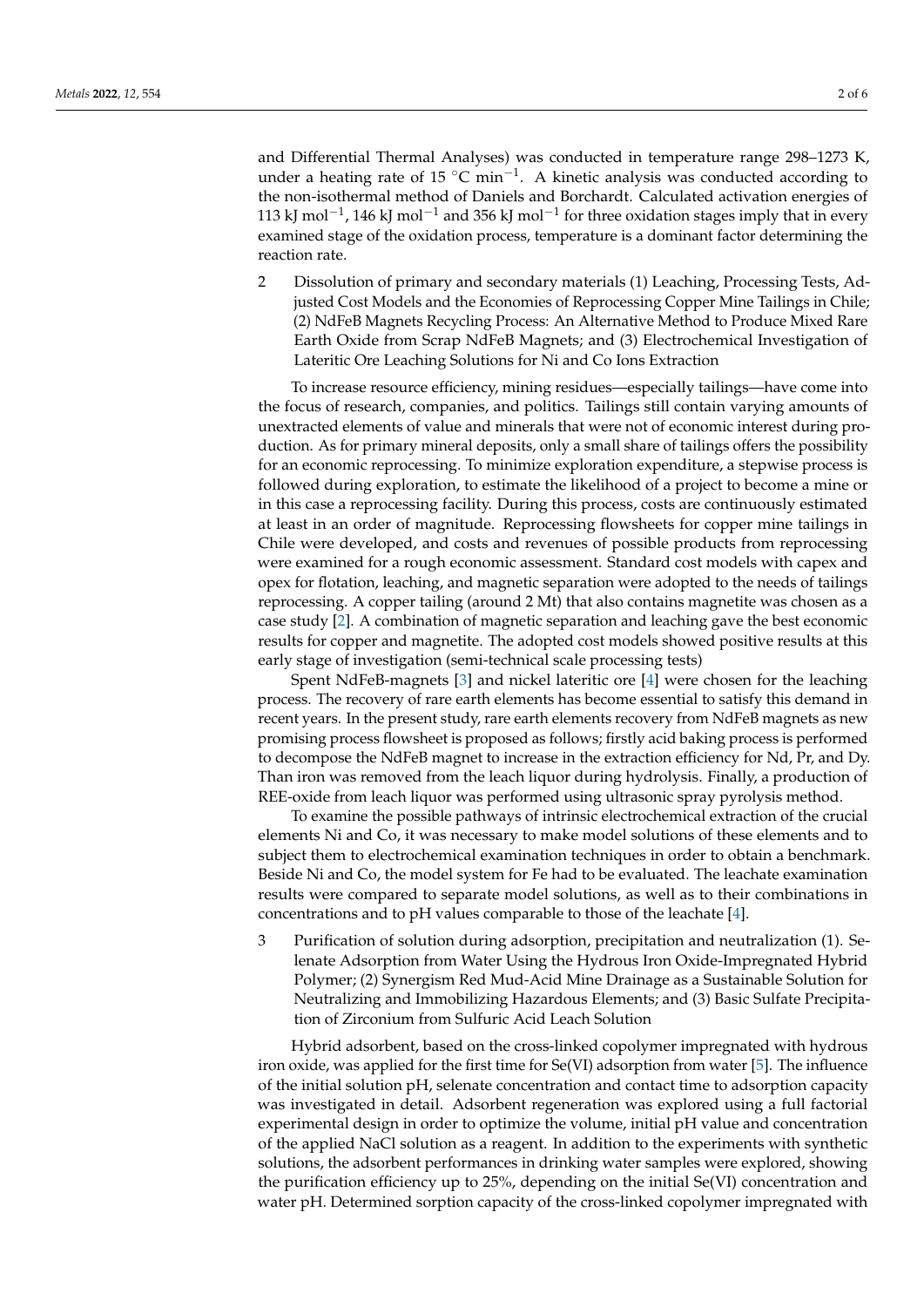hydrous iron oxide and its ability for regeneration, candidate this material for further research, as a promising anionic species sorbent.

Acid mine drainage (AMD) and red mud (RM) are frequently available in the metallurgical and mining industry. Treating AMD solutions require the generation of enough alkalinity to neutralize the acidity excess. RM, recognized as a waste generating high alkalinity solution when it is in contact with water, was chosen to treat AMD from South Africa at room temperature. A German and a Greek RM have been evaluated as a potential low-cost material to neutralize and immobilize harmful chemical ions from AMD. Results showed that heavy metals and other hazardous elements such as As, Se, Cd, and Zn had been immobilized in the mineral phase [\[6\]](#page-4-5). According to European environmental standards, S and Cr, mainly present in RM, were the only two elements not immobilized below the concentration established for inert waste.

H2SO<sup>4</sup> was ensured to be the best candidate for Zr leaching from the eudialyte. The resulting sulfuric leach solution consisted of  $Zr(V)$ ,  $Nb(V)$ ,  $Hf(V)$ ,  $Al(III)$ , and  $Fe(III)$ . It was found that ordinary metal hydroxide precipitation was not feasible for obtaining a relatively pure product due to the co-precipitation of Al(III) and Fe(III). A basic zirconium sulfate precipitation method was investigated to recover Zr from a sulfuric acid leach solution of a eudialyte residue after rare earth elements extraction. Nb precipitated preferentially by adjusting the pH of the solution to around 1.0. The precipitate contained 33.77% Zr and 0.59% Hf with low concentrations of Fe and Al. It was found that a high-quality product of  $ZrO<sub>2</sub>$  could be obtained from the basic sulfate precipitate [\[7\]](#page-5-0)

4 Electrochemical methods for metal refining and winning (1) Electrorefining Process of the Non-Commercial Copper Anodes and (2) Aluminum Recycling in Single- and Multiple-Capillary Laboratory Electrolysis Cells

The electrorefining process of the non-commercial Cu anodes was tested on the enlarged laboratory equipment over 72 h [\[8\]](#page-5-1). Cu anodes with Ni content of 5 or 10 wt.% and total content of Pb, Sn, and Sb of about 1.5 wt.% were used for the tests. The real waste solution of sulfuric acid character was a working electrolyte of different temperatures (T1 =  $63 \pm 2$  °C and T2 =  $73 \pm 2$  °C). The current density of 250 A/m<sup>2</sup> was the same as in the commercial process. Tests were confirmed that those anodes can be used in the commercial copper electrorefining process based on the fact that the elements from anodes were dissolved, the total anode passivation did not occur, and copper is deposited onto cathodes.

The single- and multiple-capillary cells were designed and used to study the kinetics of aluminum reduction in LiF–AlF<sub>3</sub> and equimolar NaCl–KCl with 10 wt.% AlF<sub>3</sub> addition at 720–850  $\degree$ C [\[9\]](#page-5-2). The cathodic process on the vertical liquid aluminum electrode in NaCl–KCl (+10 wt.%  $AIF_3$ ) in the 2.5 mm length capillary had mixed kinetics with signs of both diffusion and chemical reaction control. The apparent mass transport coefficient changed from 5.6  $\times$  10<sup>-3</sup> cm s<sup>-1</sup> to 13.1  $\times$  10<sup>-3</sup> cm s<sup>-1</sup> in the mentioned temperature range. The dependence between the mass transport coefficient and temperature follows an Arrhenius-type behavior with an activation energy equal to 60.5 kJ mol<sup>-1</sup>.

5 Synthesis of metallic, oxidic and composite powders using different methods (1) One Step Production of Silver-Copper (AgCu) Nanoparticles; (2) Synthesis and Characterization of a Metal Catalyst prepared by Ultrasonic Spray Pyrolysis as Pre-Definition Step for Titanium oxide-supported Platinum (3) Synthesis of Silica Particles Using Ultrasonic Spray Pyrolysis Method; (4) Atomic Layer Deposition of a TiO<sub>2</sub> Layer on Nitinol and Its Corrosion Resistance in a Simulated Body Fluid; (5) Spray-Pyrolytic Tunable Structures of Mn Oxides-Based Composites for Electrocatalytic Activity Improvement in Oxygen Reduction, and (6) Mixed Oxides NiO/ZnO/Al<sub>2</sub>O<sub>3</sub> Synthesized in a Single Step via Ultrasonic Spray Pyrolysis (USP) Method

Synthesis of metallic, oxidic and composite methods using different methods was performed by ultrasonic spray pyrolysis method and atomic layer deposition. AgCu nanoparticles were prepared through hydrogen-reduction-assisted Ultrasonic Spray Pyrol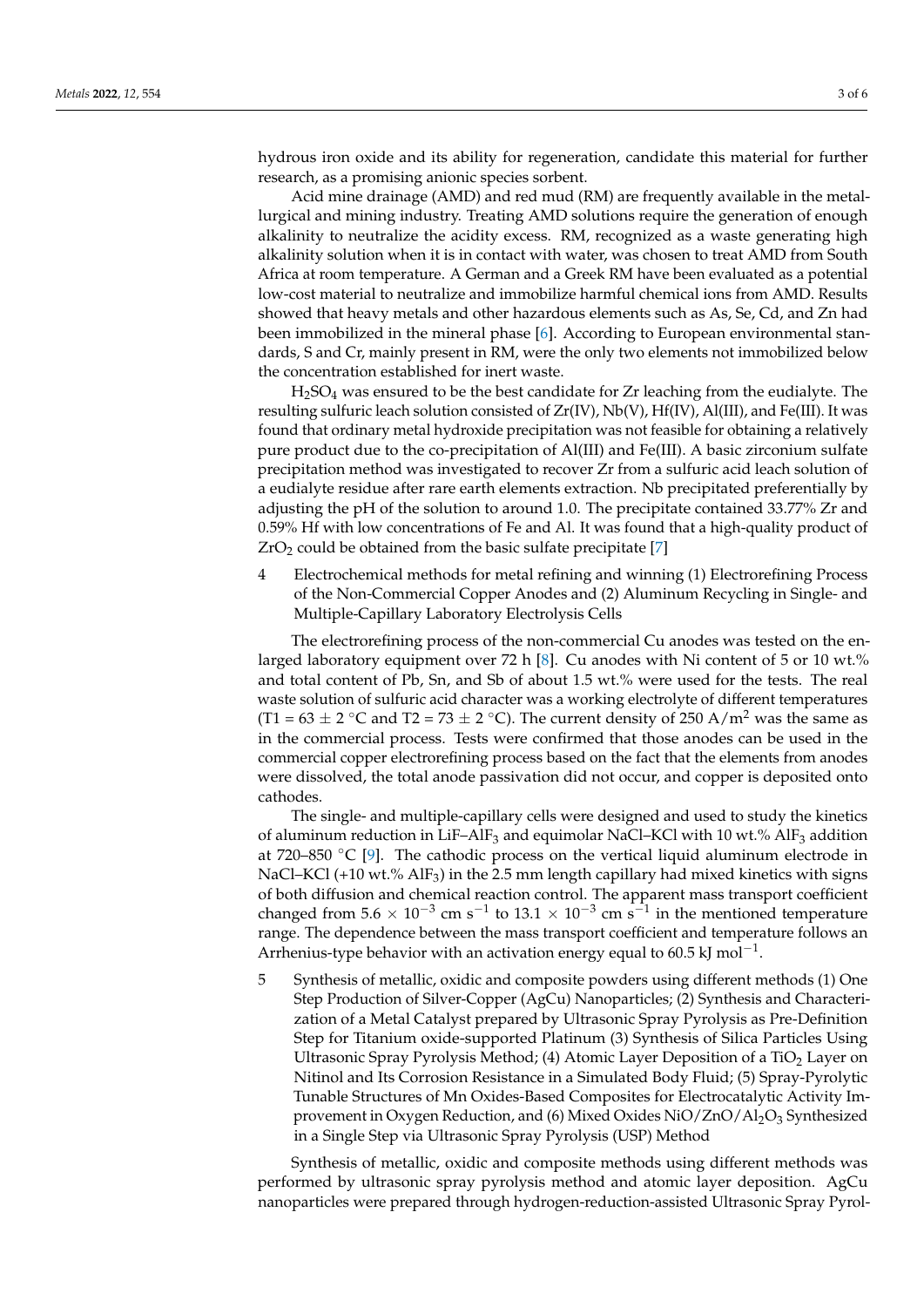ysis (USP) and the Hydrogen Reduction (HR) method [\[10\]](#page-5-3). The changes in the morphology and crystal structure of nanoparticles were studied using different concentrated precursors. The average particle size decreased from 364 nm to 224 nm by reducing the initial solution concentration from 0.05 M to 0.4 M. These results indicate that the increase in concentration also increases the grain size. Antibacterial properties of nanoparticles against Escherichia coli were investigated. The obtained results indicate that the produced particles show antibacterial activity (100%).

Polygonal Pt nanoparticles were synthesized using ultrasonic spray pyrolysis (USP) at different precursor concentrations [\[11\]](#page-5-4). Physicochemical analysis of the synthesized Pt particles involved thermogravimetric, microscopic, electron diffractive, and light absorptive/refractive characteristics. Electrochemical properties and activity in the oxygen reduction reaction (ORR) of the prepared material were compared to commercial Pt black. Registered electrochemical behavior is correlated to the structural properties of synthesized powders by impedance characteristics in ORR. The reported results confirmed that Pt nanoparticles of a characteristic and uniform size and shape, suitable for incorporation on the surfaces of interactive hosts as catalyst supports, were synthesized. It is found that USP-synthesized Pt involves larger particles than Pt black, with the size being slightly dependent on precursor concentration. Among ORR-active planes, the least active (111) structurally defined the synthesized particles. These two morphological and structural characteristics caused the USP-Pt to be made of lower Pt-intrinsic capacitive and redox currents, as well as of lower ORR activity. Although being of lower activity, USP-Pt is less sensitive to the rate of ORR current perturbations at higher overpotentials. This issue is assigned to less-compact catalyst layers and uniform particle size distribution, and consequently, of activity throughout the catalyst layer with respect to Pt black.

Silica has sparked strong interest in hydrometallurgy, catalysis, the cement industry, and paper coating. The synthesis of silica particles was performed at 900 ◦C using the ultrasonic spray pyrolysis (USP) method [\[12\]](#page-5-5). Ideally, spherical particles are obtained in one horizontal reactor from an aerosol. The controlled synthesis of submicron particles of silica was reached by changing the concentration of precursor solution. The experimentally obtained particles were compared with theoretically calculated values of silica particles. The obtained silica by ultrasonic spray pyrolysis had an amorphous structure. In comparison to other methods such as sol–gel, acidic treatment, thermal decomposition, stirred bead milling, and high-pressure carbonation, the advantage of the ultrasonic spray method for preparation of nanosized silica controlled morphology is the simplicity of setting up individual process segments and changing their configuration, one-step continuous synthesis, and the possibility of synthesizing nanoparticles from various precursors.

Nitinol is a group of nearly equiatomic alloys composed of nickel and titanium, which was developed in the 1970s. Its properties, such as superelasticity and shape memory effect, have enabled its use, especially for biomedical purposes. Due to the fact that Nitinol exhibits good corrosion resistance in a chloride environment, an unusual combination of strength and ductility, a high tendency for self-passivation, high fatigue strength, low Young's modulus and excellent biocompatibility, its use is still increasing [\[13\]](#page-5-6). In this research, Atomic Layer Deposition (ALD) experiments were performed on a continuous vertical cast (CVC) NiTi rod (made in-house) and on commercial Nitinol as the control material, which was already in the rolled state. The ALD deposition of the  $TiO<sub>2</sub>$  layer was accomplished in a Beneq TFS 200 system at 250 °C. The pulsing times for TiCl<sub>4</sub> and H<sub>2</sub>O were 250 ms and 180 ms, followed by appropriate purge cycles with nitrogen (3 s after the TiCl<sub>4</sub> and 2 s after the  $H_2O$  pulses).

Hybrid nanomaterials based on manganese, cobalt, and lanthanum oxides of different morphology and phase compositions were prepared using a facile single-step ultrasonic spray pyrolysis (USP) process and tested as electrocatalysts for oxygen reduction reaction (ORR). Electrochemical performance was characterized by cyclic voltammetry and linear sweep voltammetry in a rotating disk electrode assembly [\[14\]](#page-5-7). All synthesized materials were found electrocatalytically active for ORR in alkaline media. Two different man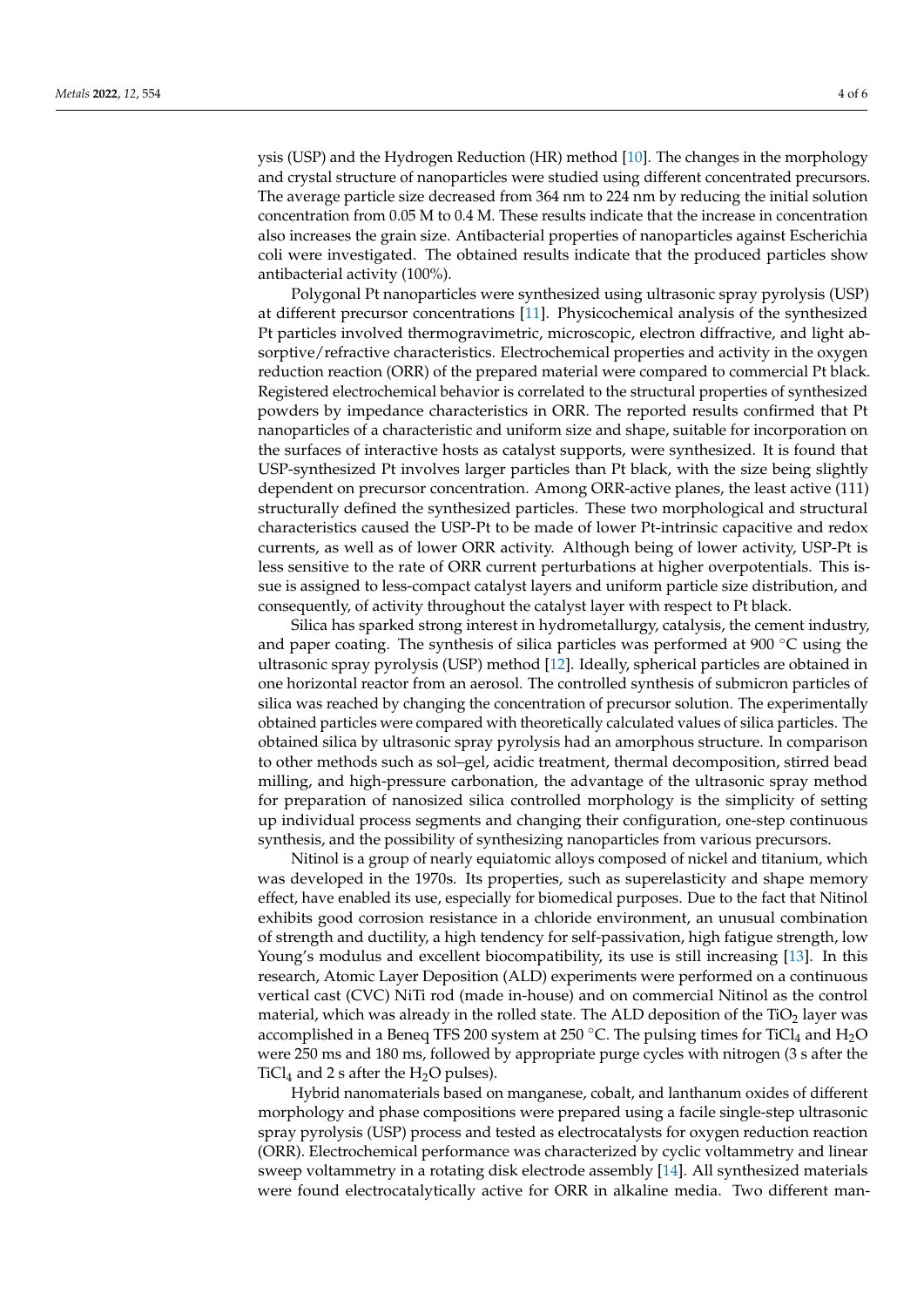ganese oxide states were incorporated into a  $Co<sub>3</sub>O<sub>4</sub>$  matrix, δ-MnO<sub>2</sub> at 500 and 600 °C and manganese (II,III) oxide-Mn<sub>3</sub>O<sub>4</sub> at 800 °C. The difference in crystalline structure revealed flower-like nanosheets for birnessite- $MnO<sub>2</sub>$  and well-defined spherical nanoparticles for material based on  $Mn_3O_4$ . Electrochemical responses indicate that the ORR mechanism follows a preceding step of MnO<sup>2</sup> reduction to MnOOH. The calculated number of electrons exchanged for the hybrid materials demonstrate a four-electron oxygen reduction pathway and high electrocatalytic activity towards ORR.

Mixed oxides have received remarkable attention due to the many opportunities to adjust their interesting structural, electrical, catalytic properties, leading to a better, more useful performance compared to the basic metal oxides. Mixed oxides  $NiO/ZnO/Al_2O_3$ were synthesized in a single step via USP method using nitrate salts, and the temperature effects of the process were investigated (400, 600, 800 °C) [\[15\]](#page-5-8). The synthesized samples were characterized by means of scanning electron microscopy, energy-dispersive spectroscopy, X-ray diffraction and Raman spectroscopy analyses. The results showed  $Al_2O_3$ , NiO–Al<sub>2</sub>O<sub>3</sub> and ZnO–Al<sub>2</sub>O<sub>3</sub> systems with spinel phases. Furthermore, the Raman peaks supported the coexistence of oxide phases, which strongly impact the overall properties of nanocomposite.

6 Characterization and behavior of the produced materials (Microstructural and Cavitation Erosion Behavior of the CuAlNi Shape Memory Alloy)

Microstructural and cavitation erosion testing was carried out on Cu-12.8Al-4.1Ni (wt.%) shape memory alloy (SMA) samples produced by continuous casting followed by heat treatment consisting of solution annealing at 885 ◦C for 60 min and, later, water quenching [\[16\]](#page-5-9). Cavitation resistance testing was applied using a standard ultrasonic vibratory cavitation set up with stationary specimen. Surface changes during the cavitation were monitored by metallographic analysis using an optical microscope (OM), atomic force microscope (AFM), and scanning electron microscope (SEM) as well as by weight measurements. The results revealed a martensite microstructure after both casting and quenching. Microhardness value was higher after water quenching than in the as-cast state. After 420 min of cavitation exposure, a negligible mass loss was noticed for both samples showing excellent cavitation resistance.

Finally, the combined process for the winning of rare earth elements and their oxides from primary and secondary materials was presented in the review paper: Advances in Understanding of the Application of Unit Operations in Metallurgy of Rare Earth Elements, prepared by B. Friedrich and S. Stopic [\[17\]](#page-5-10).

**Author Contributions:** Conceptualization, S.S., methodology and writing—review and editing, S.S. and B.F.; supervision B.F. All authors have read and agreed to the published version of the manuscript.

**Funding:** This research received no external funding.

**Conflicts of Interest:** The authors declare no conflict of interest.

## **References**

- <span id="page-4-0"></span>1. Božinović, K.; Štrbac, N.; Mitovski, A.; Sokić, M.; Minić, D.; Marković, B.; Stojanović, J. Thermal Decomposition and Kinetics of Pentlandite-Bearing Ore Oxidation in the Air Atmosphere. *Metals* **2021**, *11*, 1364. [\[CrossRef\]](http://doi.org/10.3390/met11091364)
- <span id="page-4-1"></span>2. Drobe, M.; Haubrich, F.; Gajardo, M.; Marbler, H. Processing Tests, Adjusted Cost Models and the Economies of Reprocessing Copper Mine Tailings in Chile. *Metals* **2021**, *11*, 103. [\[CrossRef\]](http://doi.org/10.3390/met11010103)
- <span id="page-4-2"></span>3. Kaya, E.; Kaya, O.; Stopic, S.; Gürmen, S.; Friedrich, B. NdFeB Magnets Recycling Process: An Alternative Method to Produce Mixed Rare Earth Oxide from Scrap NdFeB Magnets. *Metals* **2021**, *11*, 716. [\[CrossRef\]](http://doi.org/10.3390/met11050716)
- <span id="page-4-3"></span>4. Mitterecker, J.; Košević, M.; Stopic, S.; Friedrich, B.; Panić, V.; Stevanović, J.; Mihailović, M. Electrochemical investigation of lateritic ore leaching solutions for Ni and Co ions extraction. *Metals* **2022**, *12*, 325. [\[CrossRef\]](http://doi.org/10.3390/met12020325)
- <span id="page-4-4"></span>5. Marjanović, V.; Perić-Grujić, A.; Ristić, M.; Marinković, A.; Marković, R.; Onjia, A.; Šljivić-Ivanović, M. Selenate Adsorption from Water Using the Hydrous Iron Oxide-Impregnated Hybrid Polymer. *Metals* **2020**, *10*, 1630. [\[CrossRef\]](http://doi.org/10.3390/met10121630)
- <span id="page-4-5"></span>6. Lucas, H.; Xakalashe, B.; Stopic, S.; Ndlovu, N.; Friedrich, B. Synergism Red Mud-Acid Mine Drainage as a Sustainable Solution for Neutralizing and Immobilizing Hazardous Elements. *Metals* **2021**, *11*, 620. [\[CrossRef\]](http://doi.org/10.3390/met11040620)